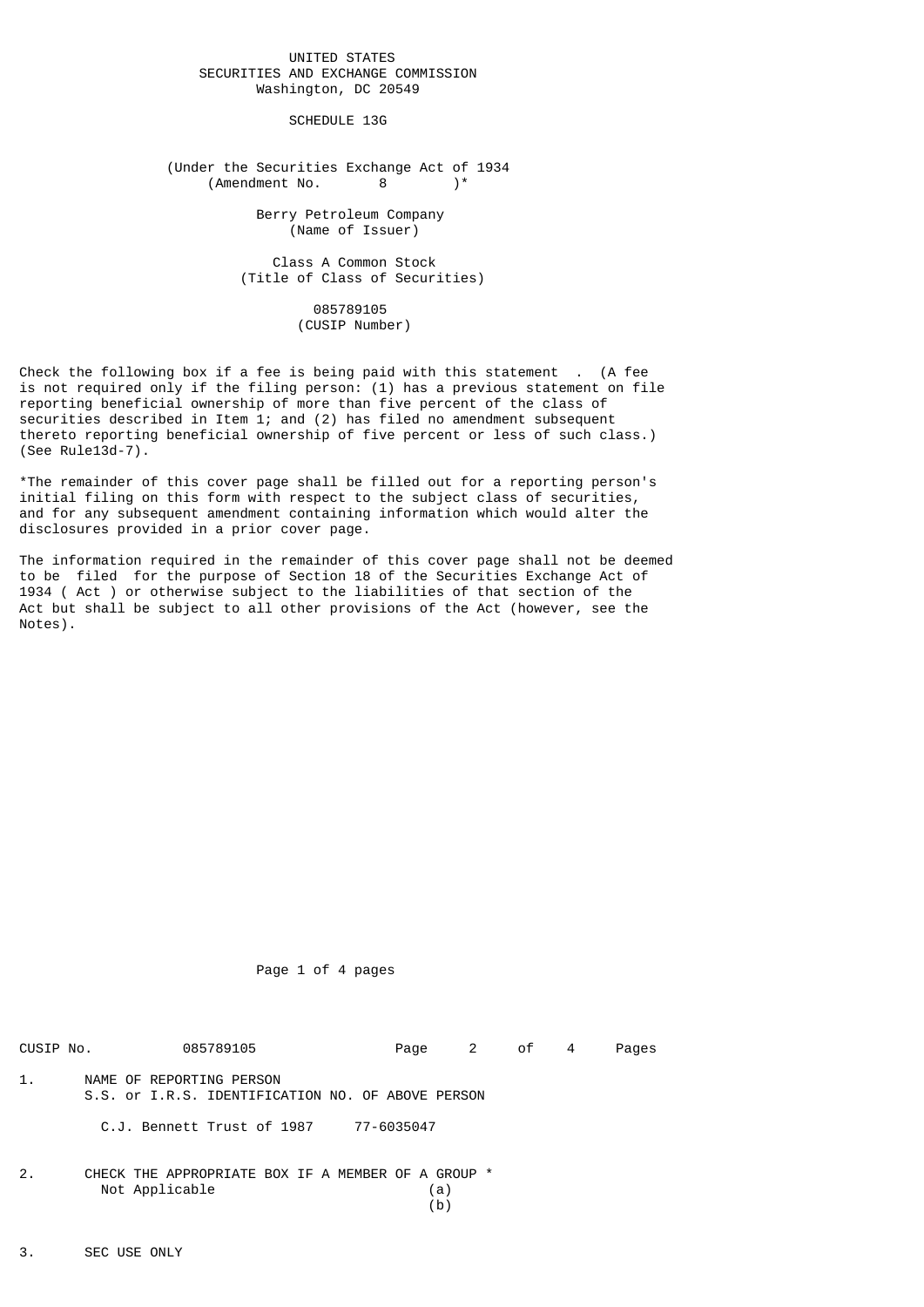4. CITIZENSHIP OR PLACE OF ORGANIZATION

United States of America

| NUMBER OF          | 5. | SOLE VOTING POWER        |
|--------------------|----|--------------------------|
| <b>SHARES</b>      |    | 1,313,516                |
| BENEFICIALLY       | 6. | SHARED VOTING POWER      |
| OWNED BY           |    | 288,616                  |
| <b>FACH</b>        | 7. | SOLE DISPOSITIVE POWER   |
| REPORTING          |    | 1,313,516                |
| <b>PERSON WITH</b> | 8. | SHARED DISPOSITIVE POWER |
|                    |    | 288,616                  |
|                    |    |                          |

- 9. AGGREGATE AMOUNT BENEFICIALLY OWNED BY EACH REPORTING PERSON 1,602,132
- 10. CHECK BOX IF THE AGGREGATE AMOUNT IN ROW (9) EXCLUDES CERTAIN SHARES \* Not Applicable
- 11. PERCENT OF CLASS REPRESENTED BY AMOUNT IN ROW 9

## 7.6%

- 12. TYPE OF REPORTING PERSON \*
	- IN As Trustee of the C.J. Bennett Trust of 1987

\*SEE INSTRUCTION BEFORE FILLING OUT!

Page 2 of 4 pages

| Item $1(a)$ . | Name of Issuer:                                              |
|---------------|--------------------------------------------------------------|
|               | Berry Petroleum Company                                      |
| Item $1(b)$ . | Address of Issuer's Principal Executive Offices:             |
|               | 28700 Hovey Hills Road<br>$P.0.$ Bin $X$<br>Taft, CA 93268   |
| Item $2(a)$ . | Name of Person Filing:                                       |
|               | Clarence Jesse Bennett (C.J. Bennett)                        |
| Item $2(b)$ . | Address of Principal Business Office or, if none, residence: |
|               | 28700 Hovey Hills Road<br>P.O. Bin X<br>Taft, CA 93268       |
| Item $2(c)$ . | Citizenship:                                                 |
|               | United States                                                |
| Item $2(d)$ . | Title of Class of Securities:                                |
|               | Class A Common Stock                                         |
| Item $2(e)$ . | CUSIP Number:                                                |
|               | 085789105                                                    |
| Item 3.       | If this statement is filed pursuant to Rules $13d-1(b)$ , or |